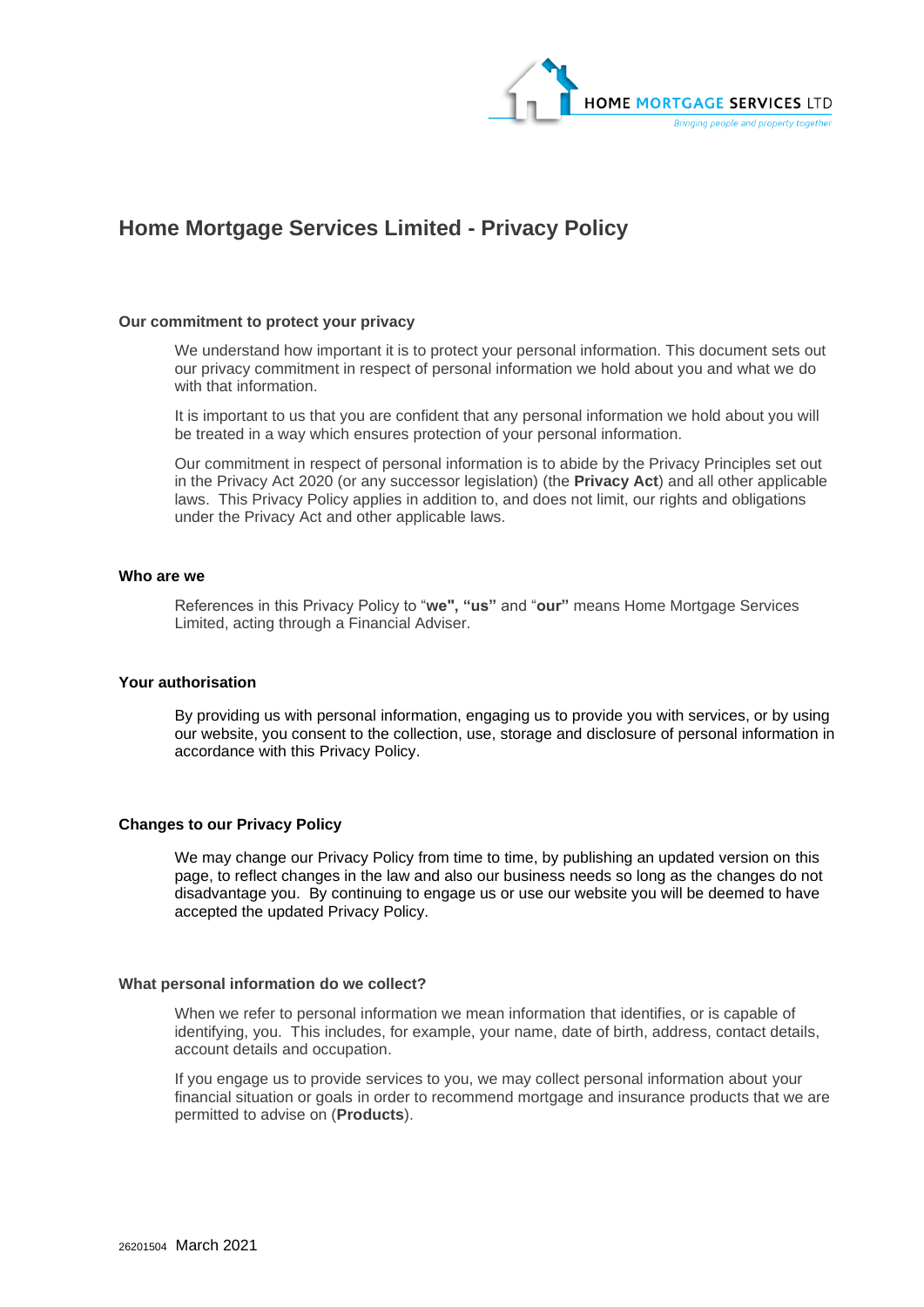

## **Why do we collect your personal information?**

We collect your personal information for the purposes of our and relevant third parties' services and relationship with you (refer to section 9 below: "Who do we disclose your personal information to?"). For example:

- responding to your requests or inquiries;
- providing services to you (e.g. to enable us to recommend Products to you);
- sending communications and direct marketing to you about products and services we think may be of interest to you (whether through mail, telephone or electronic means (including email and SMS/MMS);
- market research; and
- any other purpose authorised by you or the Privacy Act.

If you do not wish to receive marketing information, you may 'opt out' at any time by notifying us.

We may also collect personal information (including credit information and health information) on behalf of the lenders, insurers and other providers of Products that you choose to apply for (**Product Providers**). Product Providers will have their own Privacy Policy that applies to the information that we collect on their behalf.

## **How do we collect your personal information?**

Generally we will collect your personal information directly from you. For example, we collect your personal information directly from your use of our website and the information that you submit to the website. We also collect your personal information if you use the "contact us" functionality on our website and you provide the personal information during conversations between you and us.

We may also collect your personal information from:

- NZ Financial Services Group Limited (**NZFSG**) and its related bodies corporate;
- credit reporting agencies;
- with your authorisation, banks (e.g. through the use of Illion Bank Statements) and employers;
- Product Providers (e.g. during the term of any loan or insurance we have arranged on your behalf, in order to answer your queries or assist you with your financial arrangements as your circumstances change). If applicable, the Product Providers may also periodically disclose your loan balance or premium to us in connection with the payment of ongoing commission to us over the term of your loan or insurance; and
- any other person authorised by you or the Privacy Act.

If you provide any personal information about anyone else to us, you confirm that you have collected that personal information in accordance with the Privacy Act and that the individual concerned has:

- authorised the disclosure to us and the collection, use and disclosure of their personal information by us in accordance with this Privacy Policy; and
- has been informed of their right to access and request correction of their personal information.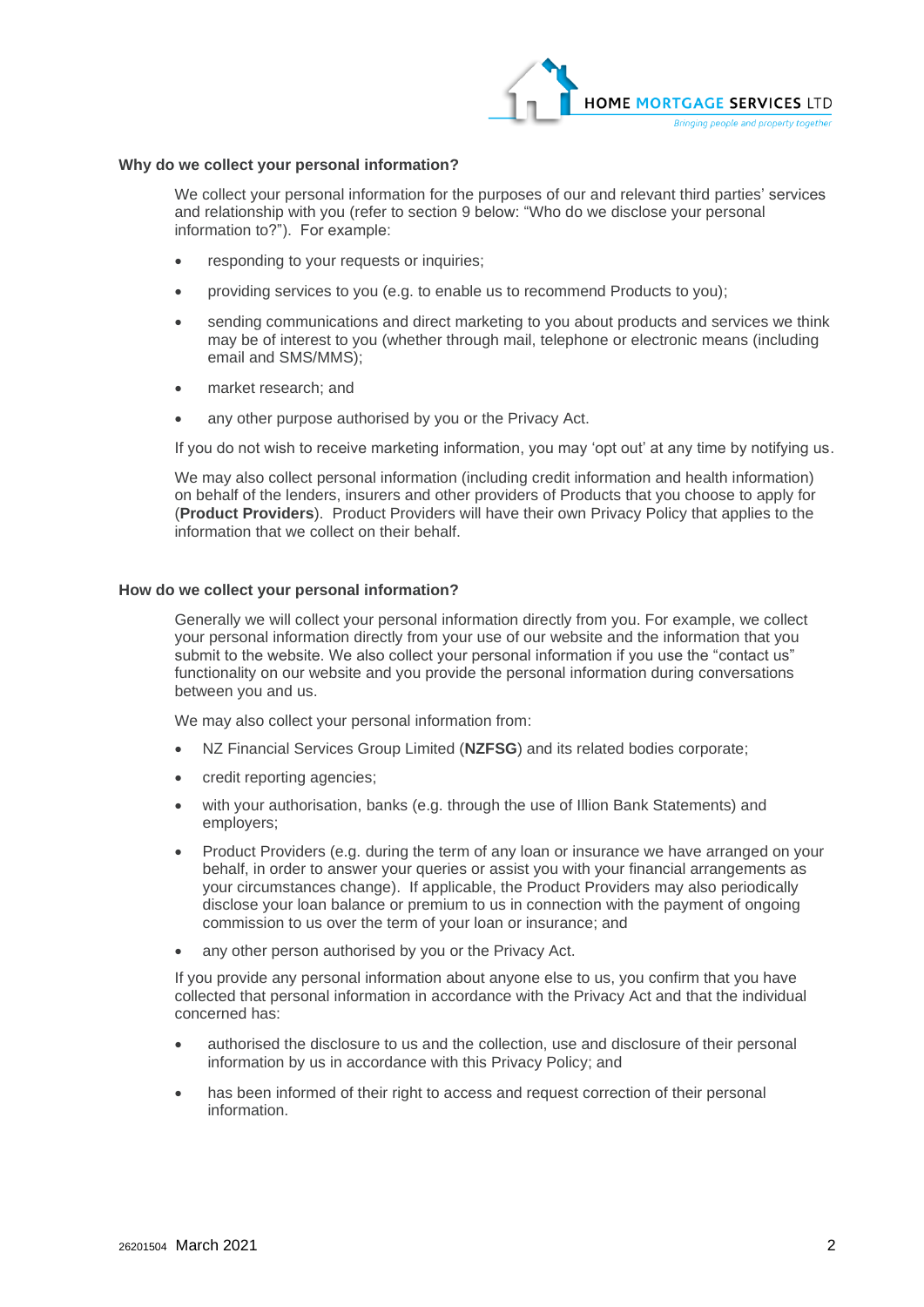

### **Updating your personal information**

We will generally rely on you to ensure the information we hold about you is accurate. If any of your details change, please let us know as soon as possible by contacting us.

#### **Who do we disclose your personal information to?**

We may disclose your personal information to the following people if we consider it necessary to do so for the purposes described in section 6 above:

- NZFSG and its related bodies corporate;
- Product Providers and other prospective lenders, third parties or other intermediaries in relation to your finance or insurance requirements (including a prospective lender's mortgage insurer (if any), any person with whom a lender or insurer proposes to enter into contractual arrangements, any person who provides a guarantee or security and any trustee and any assignee or potential assignee of a lender's or insurer's rights);
- our referral partners who can help you with other services;
- contractors or service providers;
- investors, or any entity that has an interest in our business or any entity to whom we consider assigning or transferring any of our rights or obligations or selling all or part of our business;
- anyone who we are legally required or authorised to share your information with, including regulators and government agencies;
- to auditors (such as NZFSG) to ensure we are providing services to you that are in your best interests, and in accordance with current regulations;
- your employer and referees, as well as credit reporting and identity verification agencies; and
- any other person or entity authorised by you or the Privacy Act.

You acknowledge and agree that credit reporting agencies may hold your credit information (including default information) on their systems and use such information to provide their credit reporting services, which may include providing your credit information (including default information) to their customers.

Prior to disclosing any of your personal information to another person or organisation, we will take all reasonable steps to satisfy ourselves that the person or organisation has a commitment to protecting your personal information at least equal to our commitment.

#### **Do we disclose your personal information to anyone outside New Zealand?**

We may use cloud storage to store the personal information we hold about you. The cloud storage and the IT servers may be located outside New Zealand.

We may also disclose personal information to NZFSG and its related bodies corporate, and third party suppliers and service providers located overseas for some of the purposes listed above.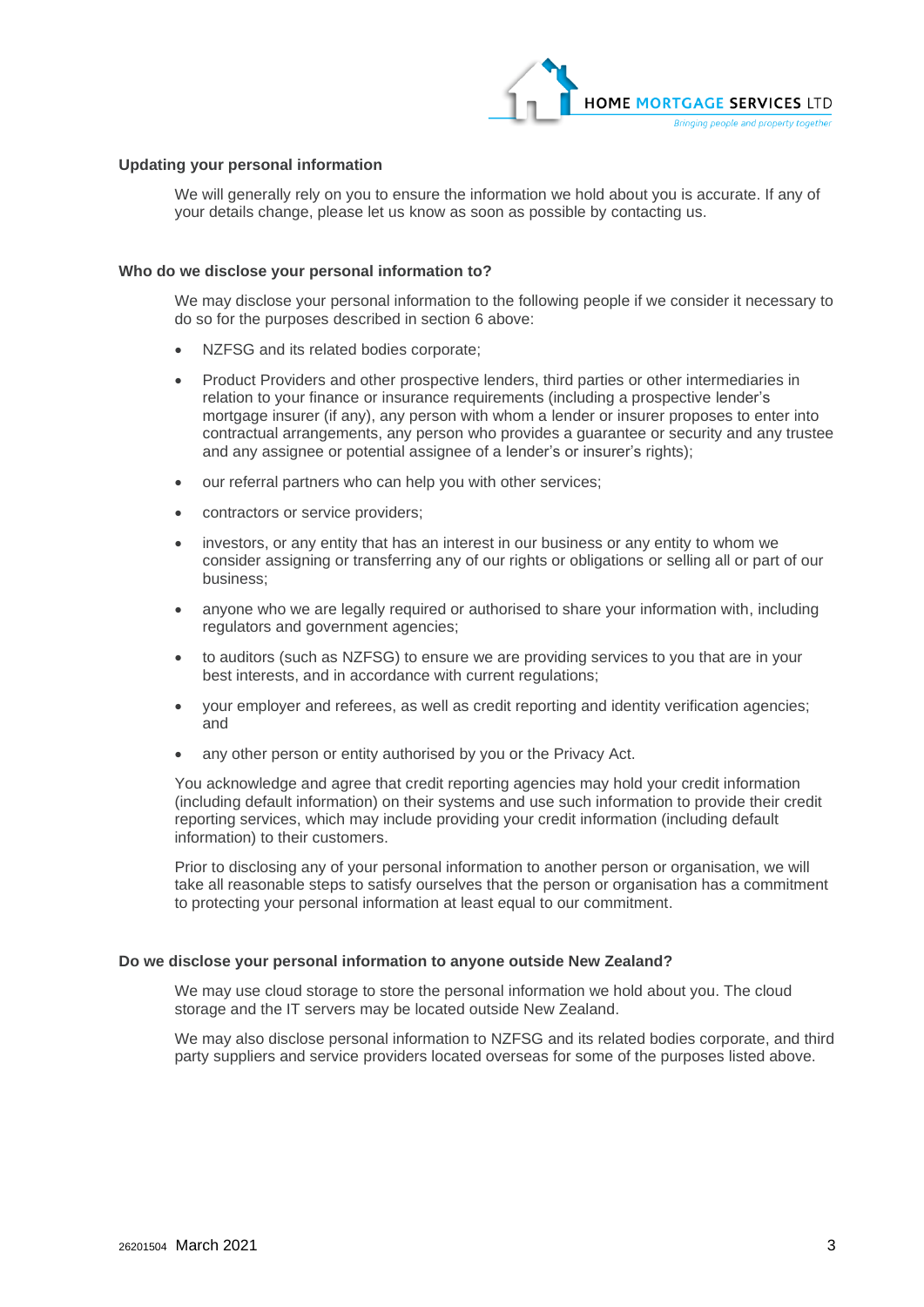

# **Our Website**

## *Cookies and IP addresses*

When you access our website, we may send a "cookie" (which is a small summary file containing a unique ID number) to your computer. This enables us to recognise your computer each time you visit our website. We also use cookies to measure traffic patterns, to determine which areas of our website have been visited, to measure transaction patterns, to analyse trends, administer the website, track users' movements and gather broad demographic information. We use this to research our users' habits so that we can improve our website and our service offering. Our cookies may record information such as your Internet Protocol (IP) address (that is, the electronic addresses of computers connected to the internet), your device and browser type, operating system, the pages or features of our site to which you have browsed and the time spent on those pages or features, the frequency with which the site is used by you, the search terms that you have used, the links on our site that a you have clicked on or used, and other usage statistics.

While our cookies do not collect personal information, if you submit your name and email address as part of your usage, then we will link that personal information with the cookies information that we have previously collected from you.

If you do not wish to receive cookies, you can set your browser so that your computer does not accept them.

#### *Security*

As our website is linked to the internet, and the internet is inherently insecure, we cannot provide any assurance regarding the security of transmission of information you communicate to us online. We also cannot guarantee that the information you supply will not be intercepted while being transmitted over the internet. Accordingly, any personal information or other information which you transmit to us online is transmitted at your own risk.

#### *Links and third party advertisements*

Our website may contain links to other websites operated by third parties. Our website may also display advertisements, which are hosted by third parties.

We make no representations or warranties in relation to the privacy practices of any third party website or advertisement providers and we are not responsible for other privacy policies or the content of any third party website or advertisements. Third party websites are responsible for informing you about their own privacy practices.

Our online advertising network partner may use cookies, web beacons or other web tracking techniques to collect non-personally identifiable information about your activities on the website and other websites that you may visit to provide you targeted advertising based upon your interests.

#### **Are you required to provide personal information to us?**

You are not required to provide any personal information to us but if you choose not to it might affect our ability to provide services to you and your ability to obtain finance, insurance and other Products from Product Providers.

In most circumstances it will be necessary for us to identify you in order to successfully do business with you. However, where it is lawful and practicable to do so, we will offer you the opportunity of doing business with us without providing us with personal information, for example, if you make general inquiries about interest rates or current promotional offers.

You may choose to interact with our website anonymously, but we will not be able to contact you unless you provide your personal information.